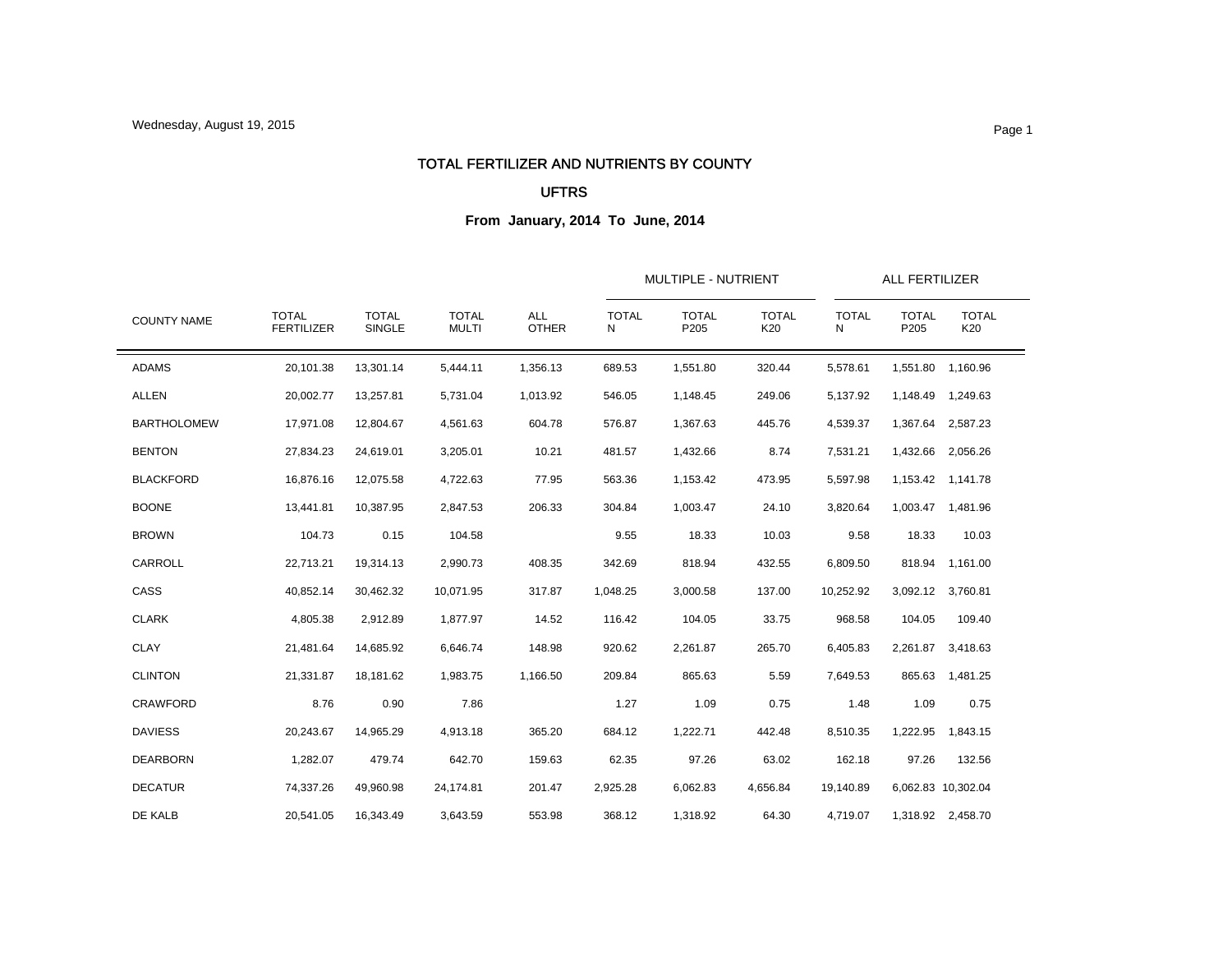Wednesday, August 19, 2015 Page 2

### TOTAL FERTILIZER AND NUTRIENTS BY COUNTY

## UFTRS

| <b>COUNTY NAME</b> |                                   |                        | <b>TOTAL</b><br><b>MULTI</b> | <b>ALL</b><br><b>OTHER</b> |                   | MULTIPLE - NUTRIENT  |                     | ALL FERTILIZER    |                      |                     |
|--------------------|-----------------------------------|------------------------|------------------------------|----------------------------|-------------------|----------------------|---------------------|-------------------|----------------------|---------------------|
|                    | <b>TOTAL</b><br><b>FERTILIZER</b> | <b>TOTAL</b><br>SINGLE |                              |                            | <b>TOTAL</b><br>N | <b>TOTAL</b><br>P205 | <b>TOTAL</b><br>K20 | <b>TOTAL</b><br>N | <b>TOTAL</b><br>P205 | <b>TOTAL</b><br>K20 |
| DELAWARE           | 19,885.69                         | 14,004.50              | 5,790.73                     | 90.47                      | 520.30            | 1,938.07             | 655.48              | 5,401.63          | 1,938.07             | 2,610.25            |
| <b>DUBOIS</b>      | 26,346.56                         | 21,855.89              | 4,431.00                     | 59.67                      | 665.28            | 1,559.98             | 177.40              | 8,278.02          | 1,559.98             | 3,145.19            |
| <b>ELKHART</b>     | 19,182.77                         | 15,445.25              | 3,432.68                     | 304.84                     | 390.80            | 608.75               | 313.59              | 4,253.11          | 608.87               | 2,026.61            |
| <b>FAYETTE</b>     | 5,132.32                          | 3,910.96               | 1,211.61                     | 9.75                       | 121.65            | 310.57               | 227.07              | 1,247.74          | 310.57               | 436.79              |
| <b>FLOYD</b>       | 953.16                            | 96.09                  | 833.71                       | 23.36                      | 66.93             | 61.38                | 52.82               | 79.30             | 61.38                | 90.93               |
| <b>FOUNTAIN</b>    | 24,285.89                         | 18,229.30              | 6,001.05                     | 55.53                      | 1,035.65          | 1,925.38             | 443.07              | 6,986.63          | 1,925.38             | 3,052.49            |
| <b>FRANKLIN</b>    | 10,037.73                         | 6,198.27               | 3,684.58                     | 154.88                     | 584.08            | 937.21               | 348.67              | 2,047.63          |                      | 937.21 1,224.18     |
| <b>FULTON</b>      | 37,035.89                         | 29,189.61              | 7,714.86                     | 131.42                     | 847.39            | 2,804.07             | 478.13              | 10,487.85         |                      | 2,818.62 5,453.20   |
| <b>GIBSON</b>      | 30,923.09                         | 23,464.67              | 7,016.56                     | 441.86                     | 940.94            | 2,247.67             | 405.20              | 10,066.74         | 2,247.67             | 3,499.90            |
| <b>GRANT</b>       | 7,220.05                          | 4,775.09               | 2.388.17                     | 56.79                      | 327.09            | 570.49               | 236.51              | 2,242.30          | 571.21               | 934.60              |
| <b>GREENE</b>      | 16,434.56                         | 11,290.12              | 4,746.35                     | 398.09                     | 685.43            | 1,250.01             | 672.37              | 5,902.89          | 1,250.01             | 2,089.15            |
| <b>HAMILTON</b>    | 16,289.63                         | 9,145.17               | 6,812.89                     | 331.57                     | 865.98            | 907.96               | 561.46              | 4,566.37          |                      | 908.07 1,242.95     |
| <b>HANCOCK</b>     | 22,387.77                         | 16,066.26              | 5,477.97                     | 843.54                     | 641.81            | 1,822.30             | 321.37              | 6,766.52          | 1,822.30             | 2,962.45            |
| <b>HARRISON</b>    | 14,770.93                         | 10.196.33              | 4,284.04                     | 290.56                     | 679.52            | 1,699.86             | 80.97               | 3,103.24          | 1,699.86             | 2,060.48            |
| <b>HENDRICKS</b>   | 8,893.31                          | 5,040.11               | 3,732.08                     | 121.13                     | 388.30            | 1,352.98             | 51.60               | 880.73            | 1,353.00             | 2,280.55            |
| <b>HENRY</b>       | 19,946.24                         | 14,090.53              | 5,504.31                     | 351.41                     | 632.84            | 1,556.34             | 655.62              | 4,583.39          | 1,556.34             | 2,481.15            |
| <b>HOWARD</b>      | 11,901.19                         | 9,795.97               | 1,772.89                     | 332.33                     | 202.87            | 559.99               | 10.85               | 2,812.13          | 559.99               | 915.89              |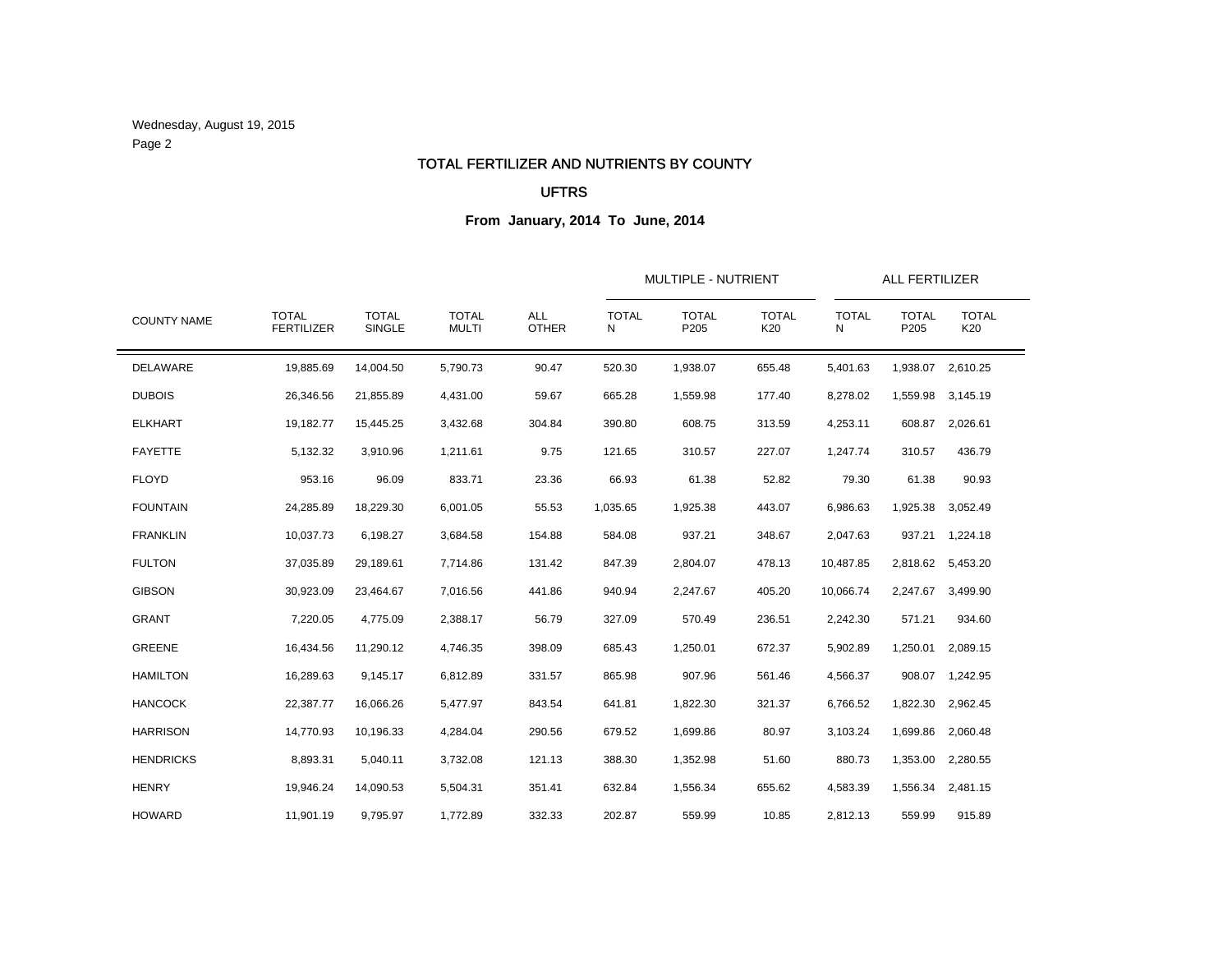#### TOTAL FERTILIZER AND NUTRIENTS BY COUNTY

### UFTRS

| <b>COUNTY NAME</b> |                                   |                        | <b>TOTAL</b><br><b>MULTI</b> | <b>ALL</b><br><b>OTHER</b> |                   | <b>MULTIPLE - NUTRIENT</b> |                     | <b>ALL FERTILIZER</b> |                      |                     |
|--------------------|-----------------------------------|------------------------|------------------------------|----------------------------|-------------------|----------------------------|---------------------|-----------------------|----------------------|---------------------|
|                    | <b>TOTAL</b><br><b>FERTILIZER</b> | <b>TOTAL</b><br>SINGLE |                              |                            | <b>TOTAL</b><br>N | <b>TOTAL</b><br>P205       | <b>TOTAL</b><br>K20 | <b>TOTAL</b><br>N     | <b>TOTAL</b><br>P205 | <b>TOTAL</b><br>K20 |
| <b>HUNTINGTON</b>  | 23,010.86                         | 16,160.99              | 6,198.48                     | 651.39                     | 653.08            | 1,575.93                   | 704.71              | 7,057.71              |                      | 1,577.37 2,512.15   |
| <b>JACKSON</b>     | 53,489.61                         | 34,838.49              | 17,960.12                    | 691.01                     | 1,976.75          | 4,517.22                   | 1,673.70            | 10,994.11             |                      | 4,517.22 8,268.27   |
| <b>JASPER</b>      | 38,317.30                         | 28,802.90              | 7,921.95                     | 1,592.45                   | 965.97            | 2,651.06                   | 95.61               | 9,097.42              |                      | 2,651.06 4,150.87   |
| JAY                | 16,934.04                         | 13,038.05              | 3,578.52                     | 317.48                     | 413.48            | 1,126.91                   | 187.78              | 5,102.66              |                      | 1,126.91 1,400.49   |
| <b>JEFFERSON</b>   | 6,984.61                          | 3,257.74               | 3,679.49                     | 47.38                      | 337.79            | 649.21                     | 851.50              | 1,253.54              |                      | 649.21 1,331.18     |
| <b>JENNINGS</b>    | 2,585.90                          | 1,190.48               | 907.07                       | 488.35                     | 117.90            | 227.27                     | 42.23               | 605.15                | 227.27               | 321.76              |
| <b>JOHNSON</b>     | 24,528.87                         | 13,436.58              | 7,894.63                     | 3,197.66                   | 937.26            | 1,711.59                   | 1,449.82            | 6,300.13              |                      | 1,724.72 2,860.34   |
| <b>KNOX</b>        | 57,265.95                         | 37,839.35              | 17,964.03                    | 1,462.58                   | 2,155.38          | 4,037.75                   | 1,730.52            | 16,233.55             | 4,037.75             | 6,536.29            |
| <b>KOSCIUSKO</b>   | 29,691.44                         | 22,897.64              | 6,599.12                     | 194.69                     | 675.89            | 1,688.00                   | 531.53              | 5,871.63              | 1,688.00             | 3,462.29            |
| LAGRANGE           | 30,403.41                         | 21,708.68              | 8,170.13                     | 524.60                     | 1,012.02          | 1,536.73                   | 471.14              | 5,369.17              |                      | 1,538.42 3,568.48   |
| LAKE               | 17,138.91                         | 9,461.04               | 5,872.74                     | 1,805.13                   | 668.48            | 1,056.25                   | 118.15              | 2,750.54              |                      | 1,056.32 2,206.18   |
| LA PORTE           | 34,172.70                         | 22,136.46              | 9,101.42                     | 2,934.82                   | 1,217.71          | 2,448.88                   | 244.08              | 8,456.57              |                      | 2,467.32 4,597.93   |
| <b>LAWRENCE</b>    | 9,598.47                          | 6,990.71               | 2,607.01                     | 0.75                       | 430.19            | 1,077.26                   | 11.16               | 2,095.81              |                      | 1,077.26 1,680.54   |
| <b>MADISON</b>     | 24,050.71                         | 19,277.18              | 4,675.99                     | 97.54                      | 465.69            | 1,727.02                   | 62.04               | 8,535.94              | 1,727.04             | 2,804.97            |
| <b>MARION</b>      | 10,077.21                         | 1,512.21               | 8,115.84                     | 449.16                     | 695.45            | 255.93                     | 195.59              | 988.83                | 257.20               | 435.09              |
| MARSHALL           | 30,252.98                         | 25,510.83              | 4,662.80                     | 79.36                      | 635.76            | 1,800.63                   | 62.14               | 10,122.63             | 1,800.63             | 3,682.11            |
| <b>MARTIN</b>      | 7,778.13                          | 6,557.76               | 1,174.50                     | 45.87                      | 174.63            | 482.69                     | 8.18                | 2,471.22              | 482.70               | 721.34              |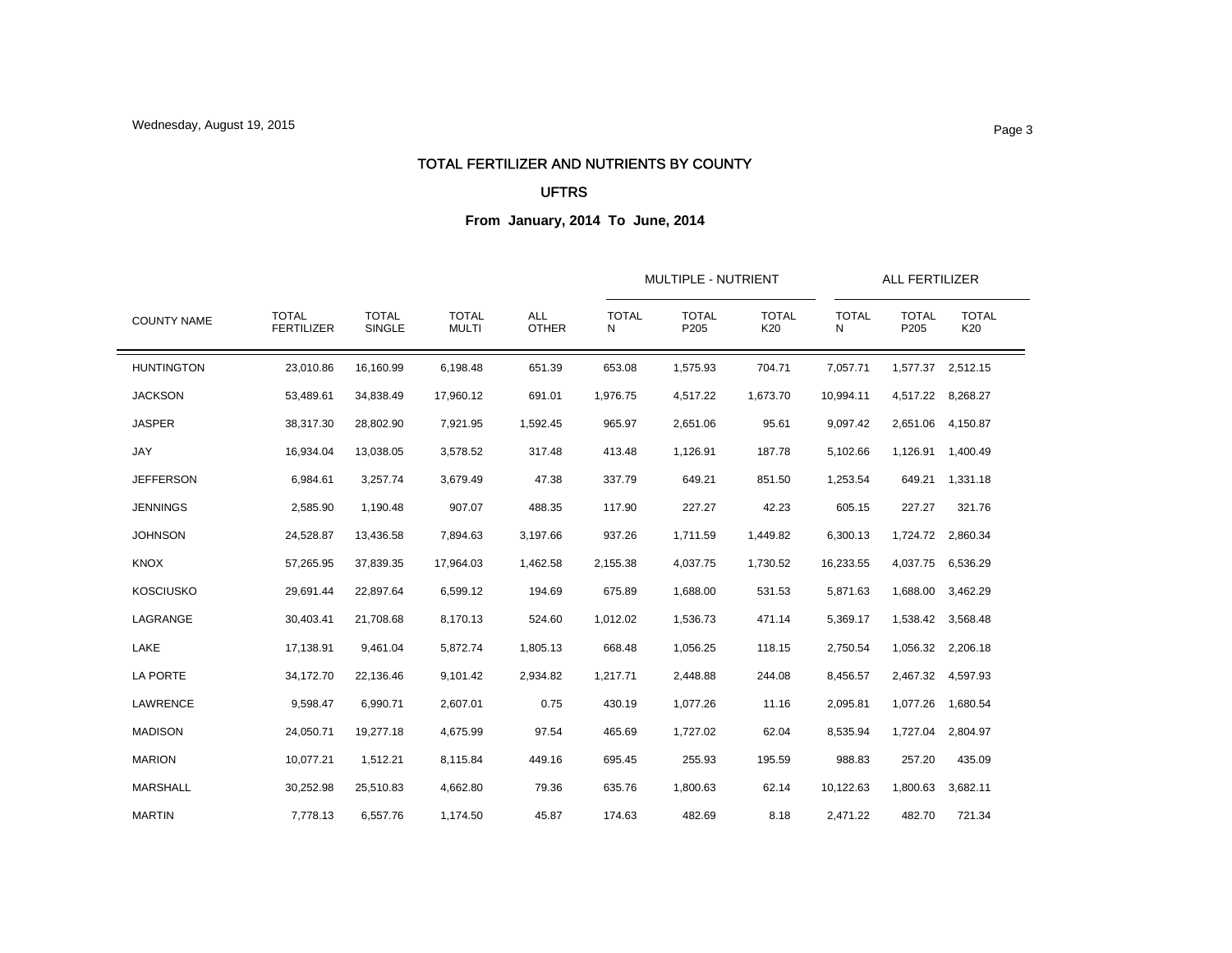Wednesday, August 19, 2015 Page 4

#### TOTAL FERTILIZER AND NUTRIENTS BY COUNTY

## UFTRS

| <b>COUNTY NAME</b> |                                   |                        |                              |                            |                   | MULTIPLE - NUTRIENT  |                     |                   | ALL FERTILIZER       |                     |  |
|--------------------|-----------------------------------|------------------------|------------------------------|----------------------------|-------------------|----------------------|---------------------|-------------------|----------------------|---------------------|--|
|                    | <b>TOTAL</b><br><b>FERTILIZER</b> | <b>TOTAL</b><br>SINGLE | <b>TOTAL</b><br><b>MULTI</b> | <b>ALL</b><br><b>OTHER</b> | <b>TOTAL</b><br>N | <b>TOTAL</b><br>P205 | <b>TOTAL</b><br>K20 | <b>TOTAL</b><br>N | <b>TOTAL</b><br>P205 | <b>TOTAL</b><br>K20 |  |
| <b>MIAMI</b>       | 25,636.33                         | 20,179.11              | 5,348.20                     | 109.02                     | 636.06            | 1,718.22             | 464.06              | 6,758.59          |                      | 1,718.22 3,016.81   |  |
| <b>MONROE</b>      | 960.14                            | 128.30                 | 570.88                       | 260.95                     | 49.63             | 28.00                | 21.85               | 54.40             | 28.01                | 22.37               |  |
| <b>MONTGOMERY</b>  | 31,924.33                         | 25,414.08              | 6,490.44                     | 19.81                      | 958.00            | 2,588.52             | 86.67               | 9,200.49          | 2,588.52             | 3,323.24            |  |
| <b>MORGAN</b>      | 3,415.63                          | 1,824.32               | 1,332.05                     | 259.26                     | 137.62            | 408.64               | 26.83               | 691.04            | 409.13               | 504.89              |  |
| <b>NEWTON</b>      | 30,071.70                         | 24,426.31              | 5,584.22                     | 61.17                      | 745.67            | 2,012.27             | 115.29              | 8,030.66          | 2,012.27             | 3,049.65            |  |
| <b>NOBLE</b>       | 15,453.46                         | 12,059.26              | 3,225.55                     | 168.65                     | 401.63            | 727.89               | 243.86              | 3,520.57          | 727.89               | 1,714.24            |  |
| OHIO               | 654.15                            | 544.21                 | 98.18                        | 11.76                      | 14.81             | 31.17                | 5.08                | 150.52            | 31.17                | 37.26               |  |
| ORANGE             | 4,644.73                          | 2,207.70               | 2.007.92                     | 429.11                     | 288.46            | 457.07               | 355.17              | 1,025.20          | 457.07               | 501.32              |  |
| <b>OWEN</b>        | 256.06                            | 207.36                 | 48.09                        | 0.61                       | 6.18              | 7.74                 | 1.73                | 27.22             | 7.74                 | 86.68               |  |
| <b>PARKE</b>       | 13,928.94                         | 8,655.17               | 4.665.16                     | 608.62                     | 565.90            | 1,498.31             | 670.83              | 3,582.60          | 1,498.42             | 2.363.15            |  |
| PERRY              | 711.83                            | 477.62                 | 230.11                       | 4.10                       | 31.03             | 73.31                | 3.09                | 148.38            | 73.31                | 122.84              |  |
| <b>PIKE</b>        | 9,955.64                          | 7,706.91               | 2,050.85                     | 197.88                     | 348.02            | 663.11               | 55.30               | 2,939.04          |                      | 663.34 1,006.93     |  |
| <b>PORTER</b>      | 95,983.89                         | 70,038.39              | 18,238.26                    | 7,707.25                   | 2,484.50          | 5,900.41             | 587.56              | 29,291.56         | 5,900.41             | 9,845.13            |  |
| <b>POSEY</b>       | 44,852.94                         | 34,441.18              | 10.050.60                    | 361.16                     | 1,353.70          | 2,827.27             | 858.66              | 13,202.84         | 2,827.27             | 4,071.70            |  |
| <b>PULASKI</b>     | 43,614.32                         | 34,654.81              | 8,094.14                     | 865.37                     | 955.86            | 3,137.79             | 40.91               | 12,719.97         |                      | 3,137.79 6,552.80   |  |
| <b>PUTNAM</b>      | 13,646.44                         | 9,478.89               | 3,485.49                     | 682.06                     | 422.19            | 1,084.75             | 384.65              | 3,407.06          |                      | 1,084.75  1,595.78  |  |
| RANDOLPH           | 29,930.12                         | 22,564.63              | 7,165.33                     | 200.16                     | 768.88            | 2,551.00             | 563.43              | 6,716.41          |                      | 2,551.00 3,815.63   |  |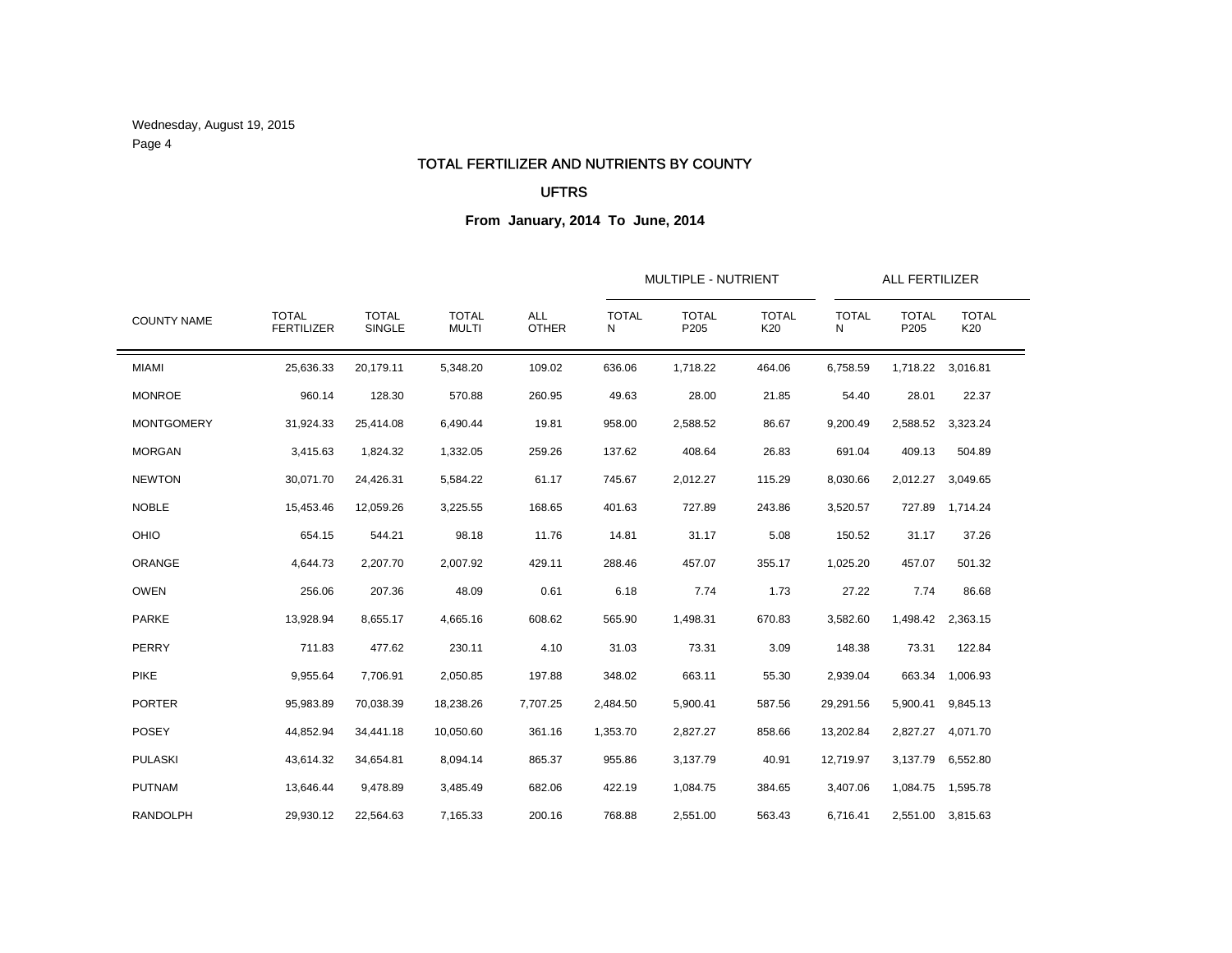### TOTAL FERTILIZER AND NUTRIENTS BY COUNTY

### UFTRS

| <b>COUNTY NAME</b> |                                   |                        | <b>TOTAL</b><br><b>MULTI</b> | <b>ALL</b><br><b>OTHER</b> |                   | <b>MULTIPLE - NUTRIENT</b> |                     |                   |                      | <b>ALL FERTILIZER</b> |  |
|--------------------|-----------------------------------|------------------------|------------------------------|----------------------------|-------------------|----------------------------|---------------------|-------------------|----------------------|-----------------------|--|
|                    | <b>TOTAL</b><br><b>FERTILIZER</b> | <b>TOTAL</b><br>SINGLE |                              |                            | <b>TOTAL</b><br>N | <b>TOTAL</b><br>P205       | <b>TOTAL</b><br>K20 | <b>TOTAL</b><br>N | <b>TOTAL</b><br>P205 | <b>TOTAL</b><br>K20   |  |
| <b>RIPLEY</b>      | 17,526.35                         | 10,766.61              | 6,141.39                     | 618.36                     | 827.83            | 1,930.12                   | 657.33              | 3,384.85          |                      | 1,930.12 2,955.09     |  |
| <b>RUSH</b>        | 31,507.38                         | 22,346.77              | 7,344.81                     | 1,815.80                   | 741.51            | 2,280.39                   | 1,012.29            | 8,707.04          |                      | 2,446.04 3,435.42     |  |
| <b>ST JOSEPH</b>   | 14,757.86                         | 10,046.00              | 3,291.74                     | 1,420.12                   | 530.18            | 500.35                     | 76.24               | 3,556.67          |                      | 500.37 2,004.03       |  |
| <b>SCOTT</b>       | 12,323.90                         | 6,324.43               | 5,915.62                     | 83.85                      | 562.02            | 1,174.35                   | 1,520.62            | 2,672.42          |                      | 1,174.35 1,737.25     |  |
| SHELBY             | 18,239.87                         | 13,233.58              | 4,632.11                     | 374.18                     | 672.95            | 1,243.77                   | 318.29              | 5,028.96          |                      | 1,249.75 3,440.07     |  |
| <b>SPENCER</b>     | 26,332.75                         | 19,249.98              | 7,002.87                     | 79.91                      | 1,078.35          | 2,505.56                   | 627.65              | 8,098.67          |                      | 2,505.56 4,020.86     |  |
| <b>STARKE</b>      | 20,002.19                         | 14,614.85              | 4,322.56                     | 1,064.79                   | 612.98            | 1,316.26                   | 32.12               | 4,972.83          |                      | 1,316.26 2,744.80     |  |
| <b>STEUBEN</b>     | 17,003.33                         | 12,771.29              | 4,100.90                     | 131.14                     | 363.90            | 1,073.14                   | 620.75              | 3,734.56          |                      | 1,073.14 2,092.18     |  |
| <b>SULLIVAN</b>    | 30,068.50                         | 20,692.50              | 7,780.31                     | 1,595.70                   | 1,035.25          | 2,586.09                   | 795.16              | 7,895.07          | 2,586.09             | 4,908.63              |  |
| SWITZERLAND        | 3,254.89                          | 1,595.89               | 1,481.46                     | 177.54                     | 193.85            | 295.36                     | 255.30              | 560.21            | 295.36               | 494.48                |  |
| TIPPECANOE         | 42,902.51                         | 32,402.94              | 9,961.30                     | 538.27                     | 1,303.04          | 2,711.00                   | 1,057.64            | 11,963.62         |                      | 2,711.02 4,342.62     |  |
| <b>TIPTON</b>      | 28,262.70                         | 23,160.81              | 3,588.50                     | 1,513.39                   | 352.46            | 1,138.82                   | 382.33              | 8,590.62          |                      | 1,138.82 1,842.94     |  |
| <b>UNION</b>       | 9,555.25                          | 8,400.35               | 1,118.51                     | 36.39                      | 136.55            | 470.33                     | 2.08                | 2,622.67          | 470.33               | 537.98                |  |
| VANDERBURGH        | 10,107.01                         | 7,239.94               | 2,781.23                     | 85.84                      | 320.43            | 580.92                     | 40.84               | 3,036.92          |                      | 581.17 1,244.52       |  |
| <b>VERMILLION</b>  | 13,403.45                         | 9,003.24               | 3.367.90                     | 1,032.31                   | 492.08            | 848.75                     | 552.65              | 5,041.41          |                      | 848.75 1,126.07       |  |
| <b>VIGO</b>        | 3,940.95                          | 2,165.51               | 1,405.81                     | 369.63                     | 165.87            | 222.35                     | 132.28              | 1,421.61          | 222.35               | 327.61                |  |
| <b>WABASH</b>      | 22,024.95                         | 18,013.77              | 3,972.89                     | 38.29                      | 427.96            | 1,456.82                   | 99.20               | 7,865.41          |                      | 1,528.54 2,048.54     |  |